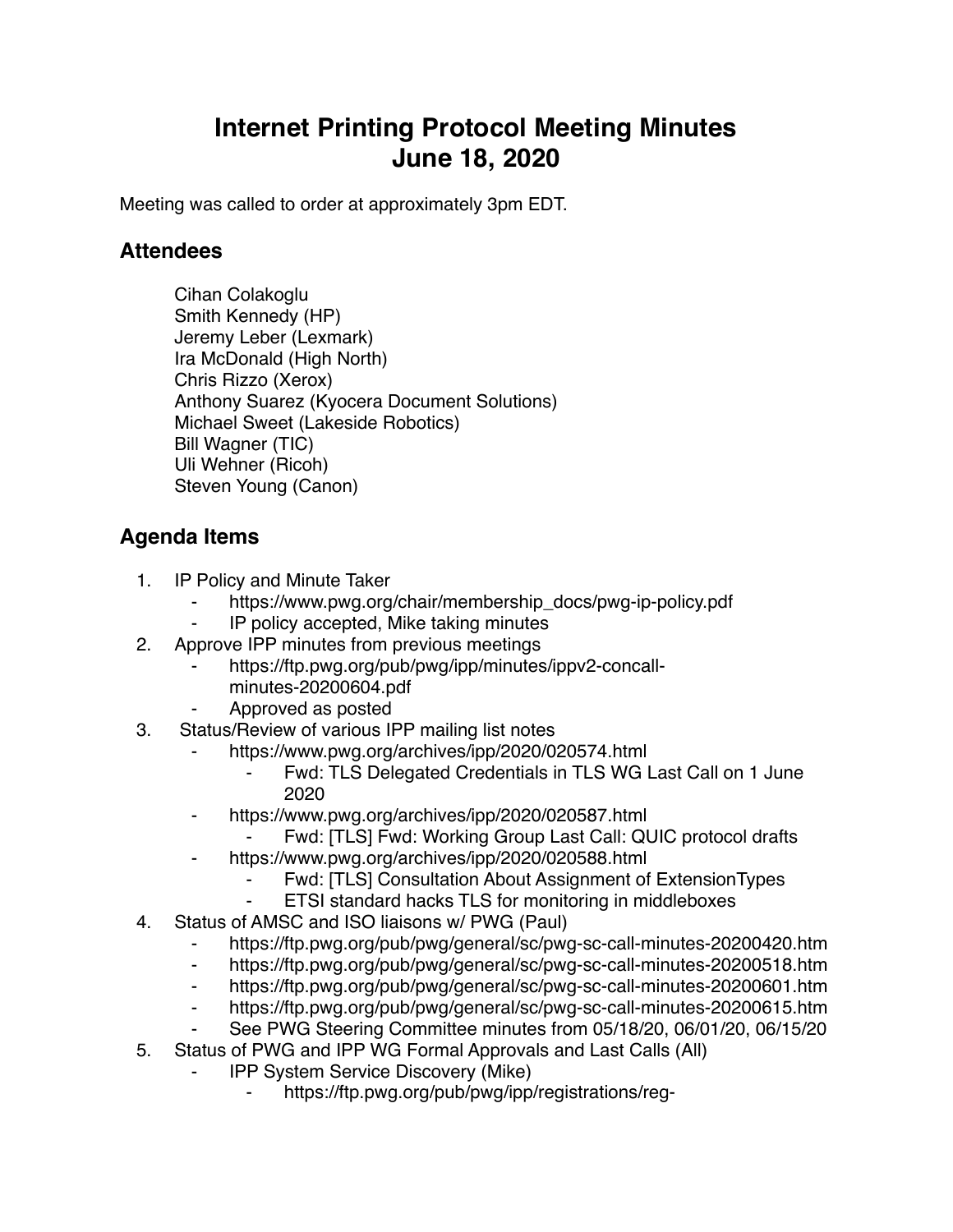ippsysdisc10-20200604.pdf

- ⁃ https://www.pwg.org/archives/ipp/2020/020586.html
- ⁃ Stable draft for an IPP Registration on 27 April 2020
- ⁃ Prototyped in PAPPL project / planned to be added to "ippserver"
- ⁃ IPP WG status on 06/04/20
- ⁃ IPP WG Last Call ended 06/04/20
- ⁃ IPP WG approved on 06/09/20
- ⁃ IANA Registration completed on 06/10/20 thanks Amanda Baber!
- ⁃ IPP Everywhere v1.0 Printer Self-Certification Tools Update 5 (Mike)
- ⁃ IPP Everywhere v1.1 Printer Self-Certification Tools Update 1 (Mike)
	- ⁃ https://www.pwg.org/archives/ipp/2020/020589.html
	- ⁃ https://www.pwg.org/archives/ipp/2020/020590.html
	- ⁃ IPP WG status on 4 June 2020
	- ⁃ IPP WG Last Call started 17 June 2020 open-ended (wait for responses)
	- Schedule Approval for IPP Everywhere v1.0 and v1.1 in Q2/Q2 2020
- 6. Recent Updates
	- Job Accounting for IPP v1.0 (Mike)
		- ⁃ https://ftp.pwg.org/pub/pwg/ipp/wd/wd-ippaccounting10-20200608 rev.pdf
		- ⁃ Interim draft for a Best Practice
		- PWG Review at PWG/OP Virtual F2F on 05/06/20
		- Schedule Prototype draft in Q3/Q4 2020
	- Updates to IPP System Service / INFRA for Cloud (Cihan, Mike)
		- http://www.pwg.org/archives/ipp/2020/020540.html
		- ⁃ https://ftp.pwg.org/pub/pwg/ipp/minutes/ippv2-f2fminutes-20200506.pdf
		- PWG discussion at PWG/OP Virtual F2F on 05/06/20
		- ⁃ IPP WG status 4 June 2020
		- Cihan plans to continue PWG participation as an individual
		- Schedule IPP Registration in Q3/Q4 2020
- 7. Quick Review of IPP Enterprise Printing Ext v2.0 (Smith)
	- https://ftp.pwg.org/pub/pwg/ipp/wd/wd-ippepx20-20200608-rev.pdf
	- ⁃ https://www.pwg.org/archives/ipp/2020/020585.html
	- ⁃ https://www.pwg.org/archives/ipp/2020/020576.html
	- ⁃ Interim draft for a Candidate Standard
	- ⁃ IPP WG review of feature slides on 06/04/20 stopped at slide 16
	- ⁃ Schedule Prototype draft in Q3/Q4 2020
	- Abstract: Move "conceptual" before the list of features
	- Section 1: Same change as abstract
	- ⁃ Section 2.4:
		- Document Creation Operation: "An IPP operation that creates... Send-URI" (not Sent-URI)
		- ⁃ Job Submission Operation: Same fix as for Document Creation Operation, "Jobs and/or Documents"
		- Drop Raster Image and RIP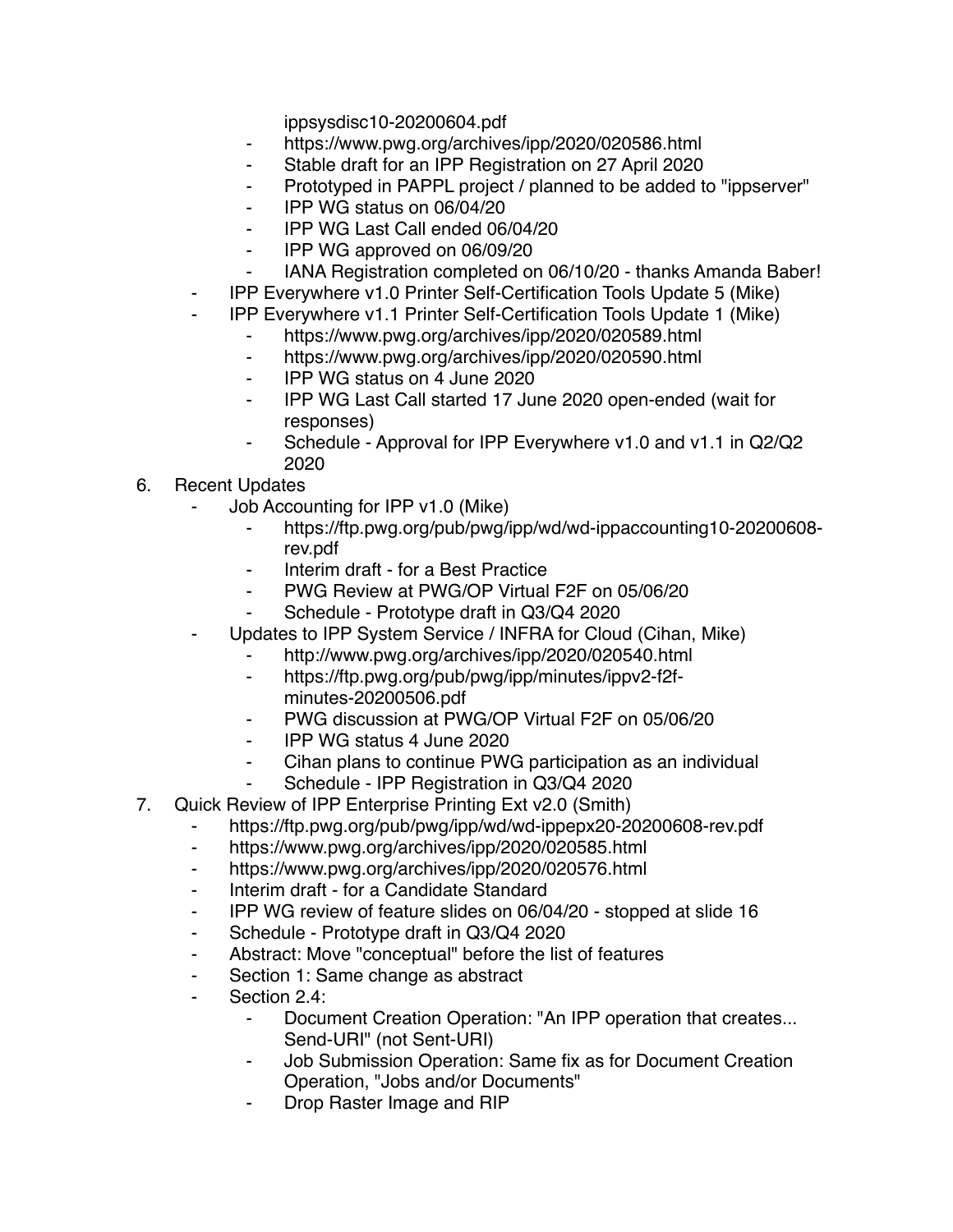- ⁃ Password Release Job: drop "via whatever method",
- Reword Proof Job definition
- Release Action: Maybe reword without the alliteration?
- Section 2.x: Reorganize Other Terminology and Printing Terminology (maybe all Printing Terminology?)
	- Check order of subsections to match current template
- Sections 3.2.2, 3.2.3: Drop "Release" from the end of the title
- Section 4:
	- Move "conceptual" to the front of the list.
- Section 4.1:
	- Capitalize Operation after Job Creation
	- ⁃ "the Printer HOLDS the Release Job until it has received the SPECIFIED Release Action"
	- ⁃ "The Printer CAN be configured ..." Drop "that would be used for all incoming Jobs"
	- Mention that 'job-password' cannot be the default value
	- ⁃ Fix section reference for job-state-reasons.
- ⁃ Table 1:
	- Add missing quote before 'owner-auth'
	- Maybe add 'none' with an inline note (if not too confusing)
- Drop section 4.1.1
- Section 4.4:
	- Don't need to provide a second definition of Proof Print trim the first paragraph as appropriate
	- "A Client requests a Printer create a Proof Job" (drop "to" before "create")
	- Reword "later conclusion".
		- Need to define the Proof Print workflow Proof Job  $+$  ??? Job .
		- ⁃ "Final Job", "Approved Job", "Production Job" (can't use production), "Child Job", "Remainder Job"
	- ⁃ Mike: Clients don't need proof-print user just sends multiple print jobs
	- Bill: maybe we should make this pause printing after a certain number of copies, then resume after "approval" by the user
		- Q: Are there any implementations of proof-print in the wild?
			- ⁃ Mike is not aware of any
			- ⁃ Chris is not sure whether Xerox implemented IPP proof-print, might be limited to simple reprints
			- ⁃ Smith: not implemented by HP
			- A: Probably not, should verify
			- ⁃ Action: Mike to post call for implementations of proof-print to IPP list
	- At least two vendors provide a proof print function that prints 1 copy and then pauses the job until the user approves/releases the job for more
		- ⁃ But would be nice to print on alternate media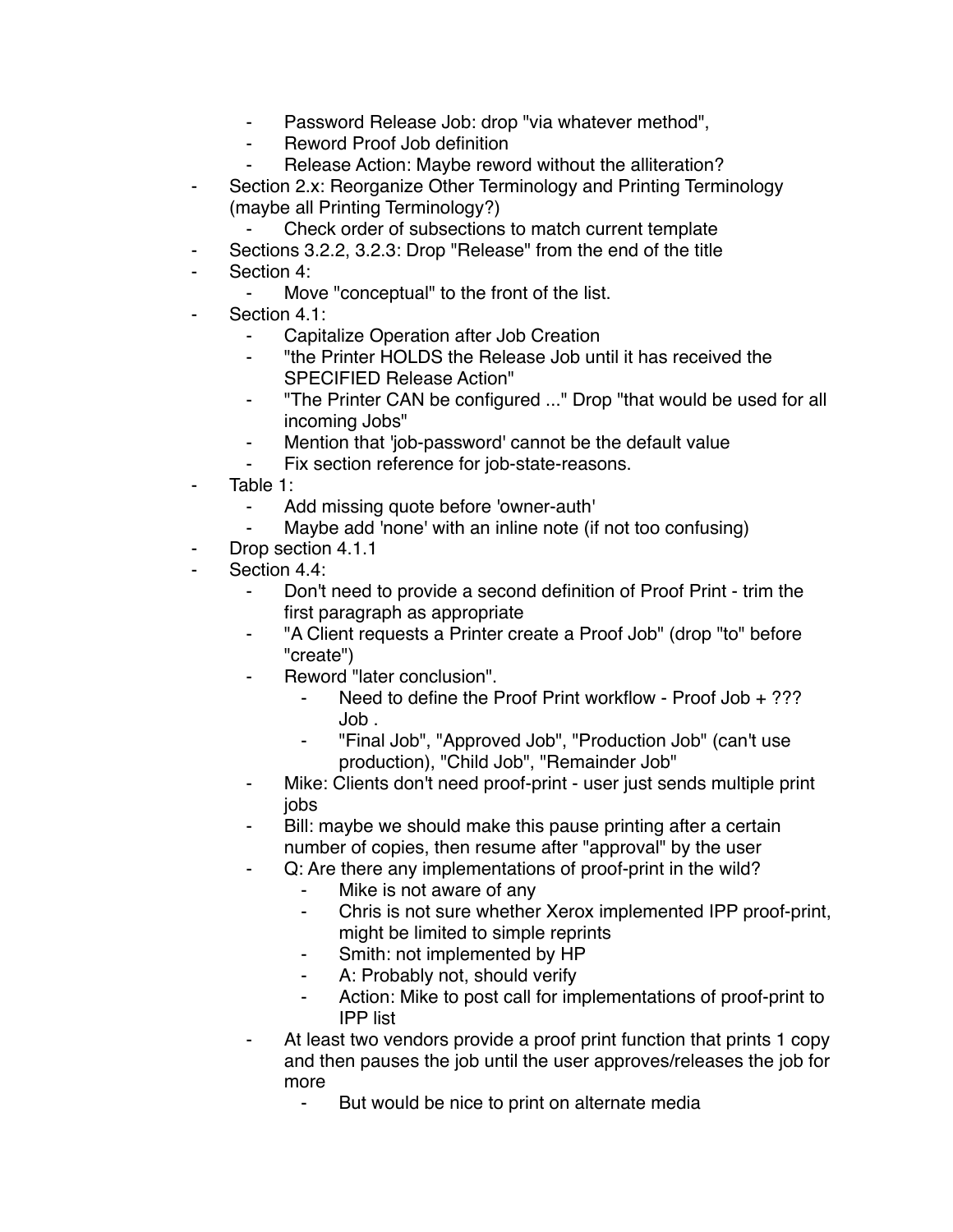- Could also extend proof-print to specify disposition of Job after proof copies - terminate/complete or stop (hold/pause)
- Stopped at the end of section 4.4
- 9. Recent IPP Wiki Pages (Mike)
	- https://github.com/istopwg/ippsample/wiki/How-to-Support-TLS-Beforethe-Date-and-Time-Is-Set
		- How to Support TLS Before the Date and Time Is Set
		- ⁃ IPP WG review on 05/21/20
		- Clarifications added to wiki page
	- https://github.com/istopwg/ippsample/wiki/IPP-Everywhere-Value-Proposition-Discussion-Points
		- **IPP Everywhere Value Proposition Discussion Points**
		- Deferred until next meeting
- 10. Status of various IPP documents (All)
	- **IPP Production Printing Ext v2.0 (Mike)** 
		- https://ftp.pwg.org/pub/pwg/ipp/wd/wd-ippppx20-20200429-rev.pdf
		- ⁃ Prototype draft for a Candidate Standard
		- ⁃ PWG Review at PWG/OP Virtual F2F on 05/08/20
		- ⁃ Just waiting on prototyping in ippsample
		- Schedule Stable draft in Q3/Q4 2020
	- **IPP Driverless Printing Extensions v2.0 (Smith)** 
		- ⁃ https://ftp.pwg.org/pub/pwg/ipp/wd-ippnodriver20-20200204-rev.pdf
		- Interim draft for a Candidate Standard
		- ⁃ PWG Review at PWG/OP Virtual F2F on 05/08/20
		- Schedule Prototype draft in Q3/Q4 2020
	- ⁃ IPP Encrypted Jobs and Documents v1.0 (Mike/Smith)
		- ⁃ https://ftp.pwg.org/pub/pwg/ipp/wd/wd-ipptrustnoone10-20200218 rev.pdf
		- Prototype draft for a Candidate Standard
		- ⁃ PWG F2F review on 6 February 2020
		- Schedule Stable draft in Q3/Q4 2020
- 11. Open Printing update (Ira)
	- https://openprinting.github.io
	- ⁃ https://developers.google.com/open-source/gsoc
	- ⁃ OP website is now live w/ IPP Everywhere logo and GSoC 2019/2020 info
	- OP monthly calls on 03/17/20, 04/07/20 and upcoming 05/12/20
	- ⁃ GSoC 2020 Timeline (\*updated)
		- ⁃ DONE 30 April\* Student Project selections due from Org Admins
		- ⁃ DONE 4 May\* Accepted student projects announced
		- ⁃ DONE 1 June\* Coding officially begins!
		- ⁃ 29 June\* Mentors and students can begin submitting Phase 1 evaluations
		- ⁃ 3 July\* Phase 1 Evaluation deadline
		- 27 July\* Mentors and students can begin submitting Phase 2 evaluations
		- 31 July\* Phase 2 Evaluation deadline
		- 24-31 August\* Final week: Students submit final work and mentor